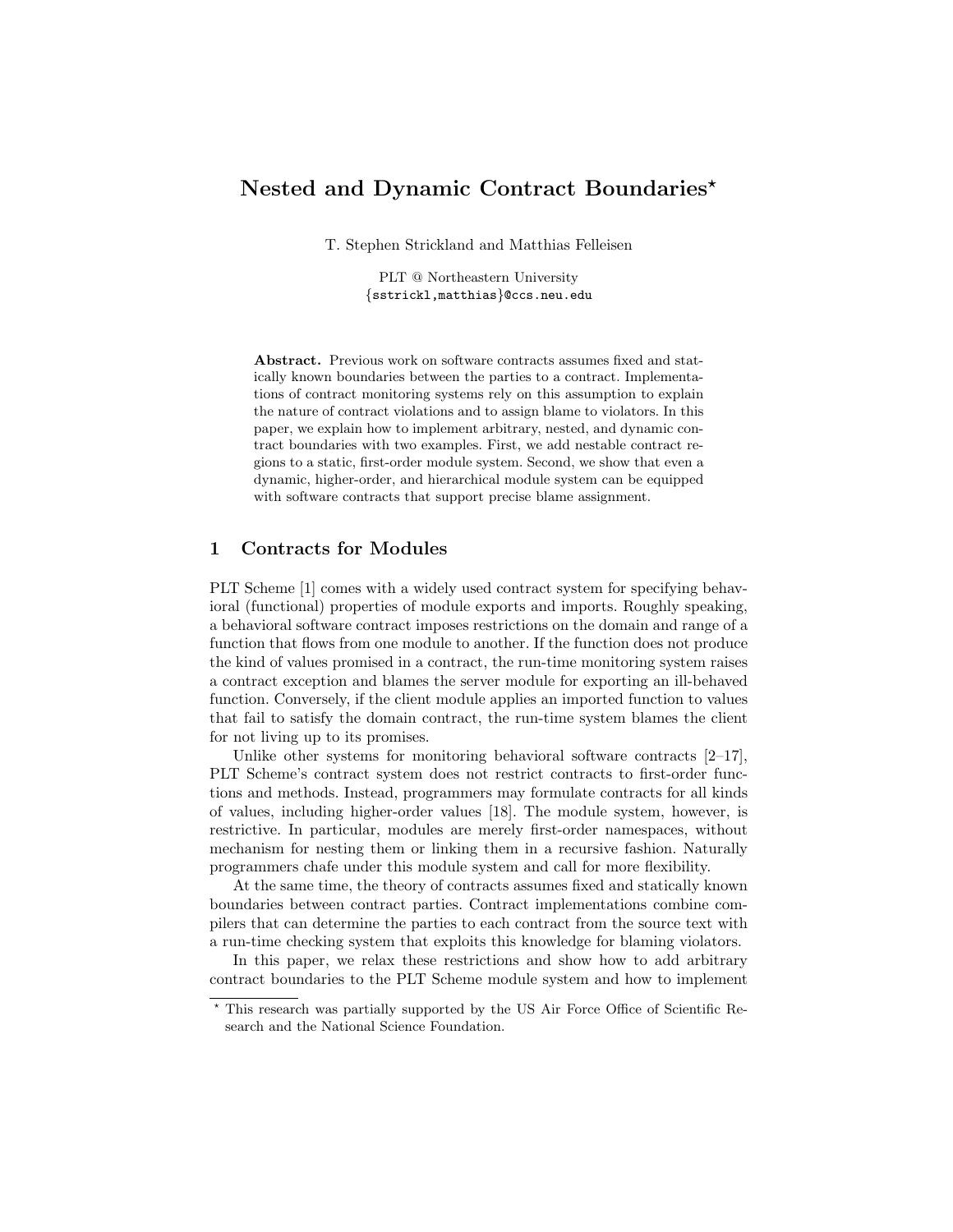contracts for its units, a higher-order, hierarchical, and dynamic component system [19, 20]. Sections 3 and 4 make up the core of the paper. Both use the same organization, explaining the nature of the contract boundary first and, based on that, its enforcement. In particular, the third section adds nested contract regions to PLT Scheme's module system, while the fourth section explains contracts for its unit system. In section 5 we revisit the design decisions concerning blame assignment with a side-by-side comparison of the two extensions. Finally, the last section compares this paper with a concurrent publication on a theoretical model of a structural (ML-like) module system [21]. The paper starts with a section that briefly describes the existing module system and its contracts.

# 2 Static Modules in PLT Scheme

PLT Scheme provides static modules that are neither nestable nor first-class. Figure 1 contains an example consisting of two modules. A module may export values via their names<sup>1</sup> through the use of the **provide** form. Another module makes use of these values via a require form. Modules may not require each other (or themselves) in a cyclic fashion.

| server                                       | client                     |
|----------------------------------------------|----------------------------|
| $#$ lang scheme                              | $#$ lang scheme            |
| (define $(sqrt n) \dots)$                    | $\vert$ (require server)   |
| $\ldots$ (sqrt 3) $\ldots$ (sqrt 0) $\ldots$ | $\ldots$ (sqrt 3) $\ldots$ |
| $\sqrt{p}$ (provide sqrt)                    | $\cdots$ (sqrt 0) $\cdots$ |

Fig. 1. Example modules

Findler and Felleisen's work on higher-order contracts [18] presents a model for adding contract checks to such a module system. The implementation of this model in the PLT Scheme module system operates via the provide/contract form, which specifies a sequence of names paired with contracts. The main idea behind this implementation is that module interfaces serve as natural contract boundaries. Values that flow across a contract boundary are checked for the specified properties, while values that stay on one side remain unchecked.

A contract boundary in PLT Scheme brings together two contract parties. One is the exporting server module; the other one is the importing client module in which the name is used. The contract monitoring system uses the module names to assign blame when it discovers and signals contract violations. In analogy to type theory, we call the name of the server module a positive blame label of a specific contract, and the name of the client module a negative blame label.

<sup>&</sup>lt;sup>1</sup> In PLT Scheme, modules can also export values for use at compile-time as well as run-time. Here we focus on run-time values.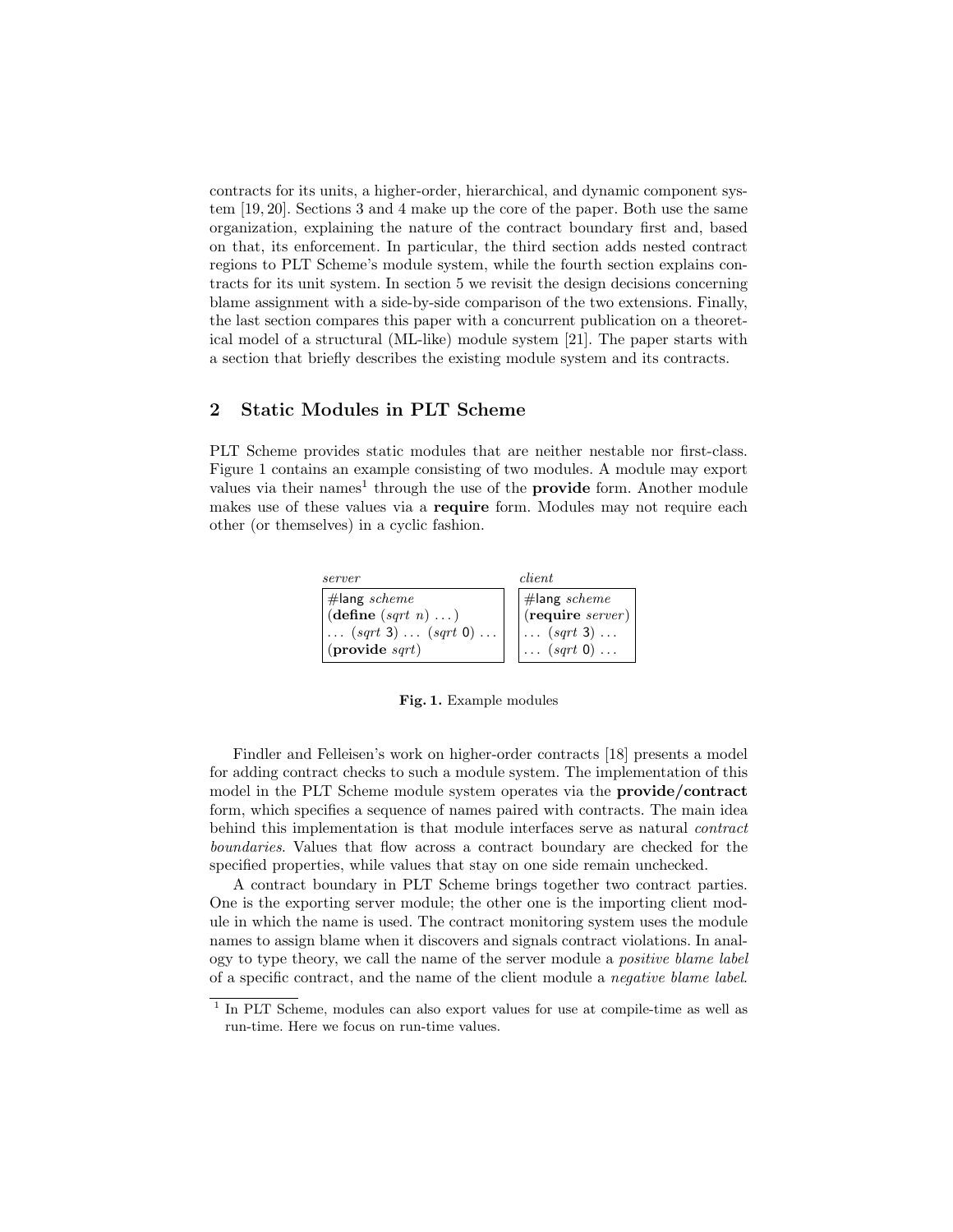The design decision of not monitoring the uses of contracts within a module is due to both software engineering considerations and compilation issues. In particular, we consider the inside of a module a space where programmers should trust their own instincts, even allowing temporary violations of contracts; the alternative poses severe challenges known as the callback problem [22]. Furthermore, monitoring the uses of contracts within a module would negatively affect opportunities for tail-call optimizations, an essential element of functional and object-oriented program design.



Fig. 2. Modules with an example contract

Figure 2 displays contracted versions of the modules from figure 1. Specifically, the server module exports sqrt with a contract that demands positive numbers as inputs and promises the same for the results. The use of *sqrt* with −1 in client—see boxed code—triggers a contract violation error that blames client for applying sqrt to an inappropriate value. In contrast, the gray-shaded call to sqrt on −1 within server is not monitored and so does not signal a contract error; presumably server knows how to deal with complex numbers.

# 3 Nested Contract Regions

While programmers appreciate the rationale of not monitoring contracts within a module, they also commonly wish to isolate regions that they can protect with contracts, even within modules. This is especially true for debugging sessions or for modules that grow into large bodies of code. Unlike the static module system in section 2, one such region may be nested within another, or a module may contain several parallel regions. In response to this request, we introduce contract regions. The first subsection introduces the idea via a series of examples, which at the same time suggests design desiderata for this new feature. The second subsection describes our implementation.

### 3.1 The Pragmatics of Contract Regions

Consider the module fragment on the left-hand of figure 3. It displays the fragment of a module that contains the definition of the serve function, which implements a basic webserver, and two applications; the second one is faulty, applying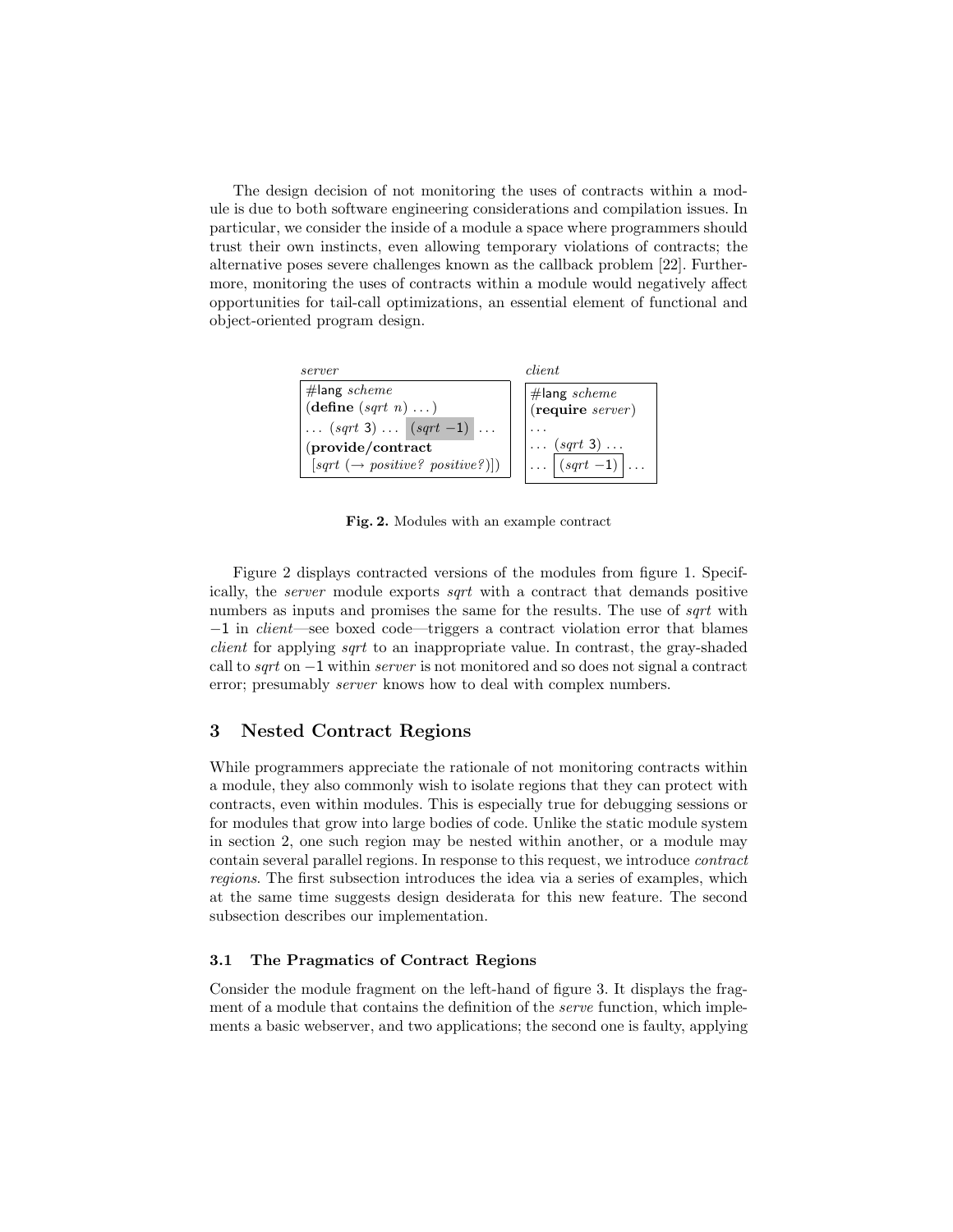| $#$ lang scheme                                | $#$ lang scheme                                |
|------------------------------------------------|------------------------------------------------|
| $(\text{define } (serve \ p)$                  | $(with-contract\; serve$                       |
| $(\text{let } ([s (tcp-listen p)])$            | $([serve (\rightarrow high-top-port? void?)])$ |
| $(handle\text{-}request\ s)$                   | (define (serve $p$ )                           |
| (serve p)))                                    | $(\text{let } ([s (tcp-listen p)])$            |
|                                                | $(handle\text{-}request\ s)$                   |
| (serve 8080)                                   | (serve p))                                     |
|                                                |                                                |
| $(serve 80)$ ; error, no superuser permissions | $(serve 80)$ ;; contract violation             |

Fig. 3. Modules and contract regions

serve to a low TCP port, that is, a TCP port with a numeric value less than 1024, for which the program does not have the necessary permissions.

To protect serve from such errors within the module, a programmer could create a separate static module that defines serve and export it with an appropriate contract. Of course this strategy imposes a high overhead. Worse, it may not work if the to-be-separated parts are mutually referential, because the PLT Scheme module system does not support mutually recursive linking.

Instead we introduce the with-contract form. The right-hand side of figure 3 shows the simplest way to use the with-contract form. It consists of three pieces: a name, which is used to assign blame; a sequence of contracted variables; and a sequence of definitions. Every variable listed in the second part must have a definition in the third part, but there may be additional definitions in this third part that do not come with a contract.

Since the with-contract syntax is heavy-weight for single definitions, we introduce a convenience abbreviation named define/contract. The syntax of define/contract is similar to that of PLT Scheme's define, except for the addition of a contract before the body of the definition. With define/contract, the code in the above figure would look like this:

| $#$ lang scheme                                                       |
|-----------------------------------------------------------------------|
| $(\text{define}/\text{contract}(serve \ n))$                          |
| $(\rightarrow high\text{-}top\text{-}port? \ void?)$                  |
| $(\textbf{let } ([s (tcp-listen p)]) (handle-request s) (serve p))))$ |
|                                                                       |

The abbreviation is translated into a contract region that uses the name of the defined value as the blame label.

The with-contract form introduces a block of definitions. As such, it can be used in any syntactic position where definitions are allowed. It does not introduce a new lexical scope, meaning both contracted and uncontracted definitions are accessible in the surrounding lexical scope. Conversely, all internal definitions may access any external definitions at will.

Not surprisingly, the name of the contract region serves as the positive blame label for all contracts listed in the with-contract form. The question is what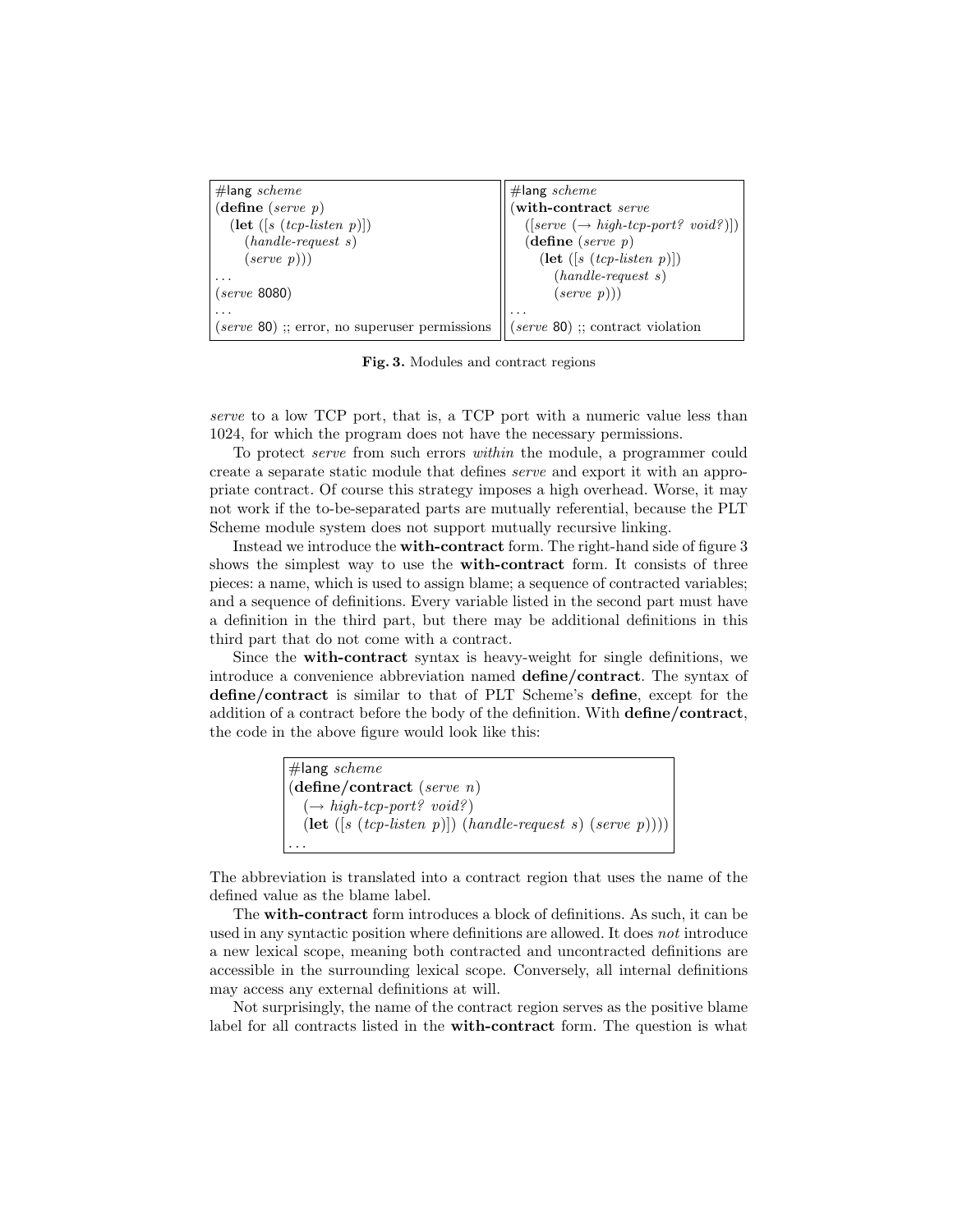```
#lang scheme
(define/contract (encode key msg)
  (\rightarrow prime? string? string?). . . )
(define/contract (send-msg msg)
  (\rightarrow string? void?)
  \ldots (encode 20 m) \ldots) ;; contract error, blame: ???
```
Fig. 4. Two parallel contract regions

we should consider as the client of the region and what we should use as the negative blame label for the contracts. Obviously, if there is no other contract region in the module, the rest of the module is the client. If, however, a module contains several regions or regions are nested, we have a choice to make.

Consider the two regions in figure 4. It appears convenient to use sendmsg as the most precise negative blame label for the use of encode here. Put differently, all parallel contract regions could be considered as clients of each other. Although this design choice is appealing, it is inappropriate. Instead we say that a contract region introduces a contract boundary between itself and its surrounding context. If this surrounding context allows the contracted value to flow into other contract regions, those regions are clients of the context not the original contract region. For our above example, this means that when send-msg is called, the enclosing module context is blamed for the misuse of encode. We revisit this choice at length in section 5.

| $#$ lang scheme                                                      |
|----------------------------------------------------------------------|
| (with-contract serve                                                 |
| $([serve (\rightarrow high-top-port? void?)])$                       |
| $(\text{define } (serve \ p)$                                        |
| $(\textbf{let } ([s (tcp-listen p)]) (handle-request s) (serve p)))$ |
| $(\text{define } (serve-80) \ (with-su \ (serve 80)))$ ;; ok         |
| (serve 8080)                                                         |
| $\vert$ (serve 80) ;; contract error, module misused serve           |

Fig. 5. External vs. internal uses

Just as with module-based contracts, a contract region does not monitor internal uses of the contracted definitions. To illustrate this point, take a look at the  $serve-80$  function in figure 5, which correctly sets up the necessary permissions for accessing low TCP ports with the with-su form. The external uses of serve are checked according to the contract, and so the last call to *serve* still fails, but the internal use in the definition of  $serve-80$  is not restricted and succeeds.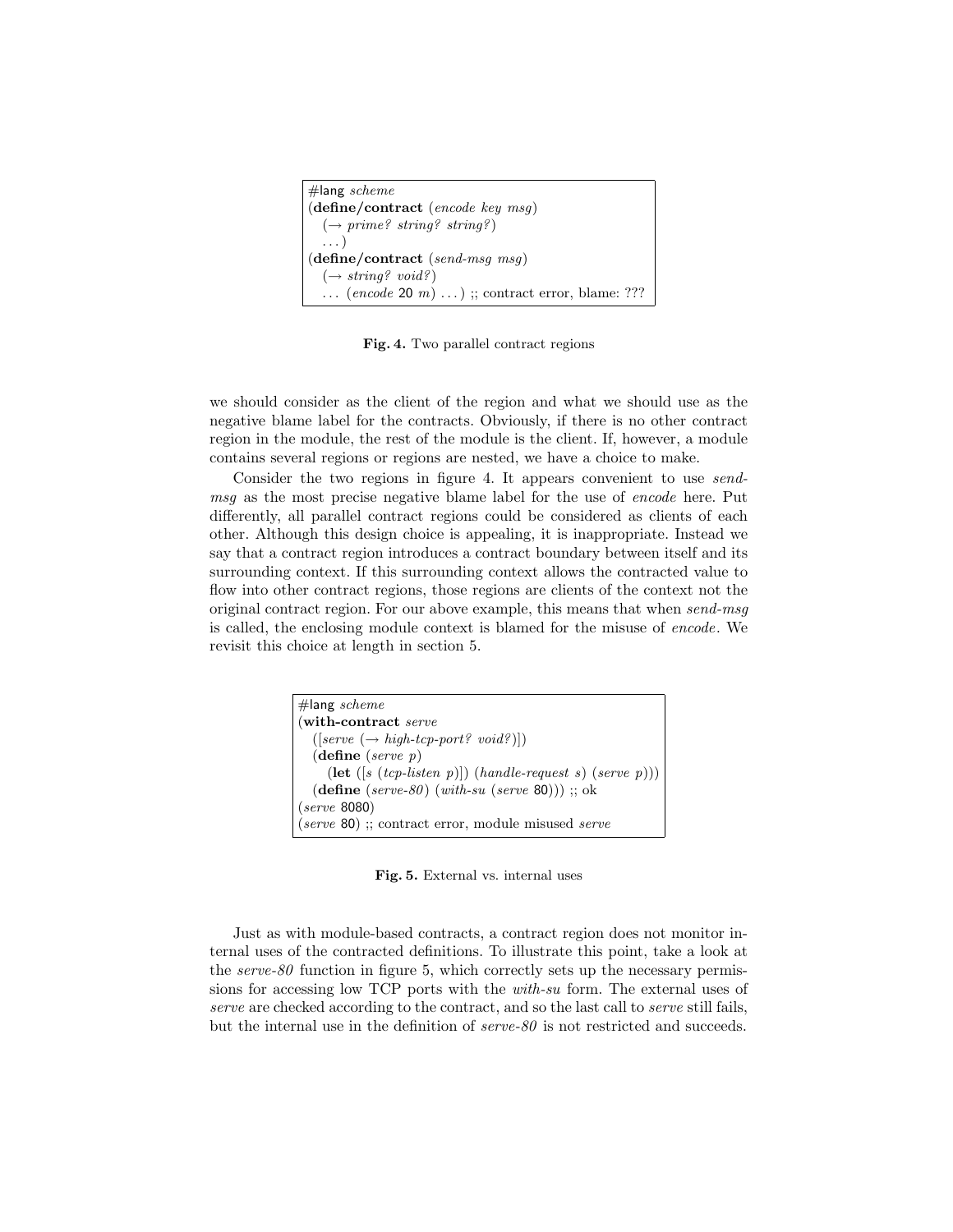| $#$ lang scheme                                                                                           |  |  |
|-----------------------------------------------------------------------------------------------------------|--|--|
| (with-contract student)                                                                                   |  |  |
| $([id? \ (\rightarrow any/c \ boolean?) \ ]$ [make-student ( $\rightarrow string? \ id? \ student?)$ ]    |  |  |
| $[student\text{-}name~(\rightarrow student? \ string?)] [student\text{-}id~(\rightarrow student? \ id?)]$ |  |  |
| $[student? (\rightarrow any/c\ boolean?)])$                                                               |  |  |
| (define $(id? n)$ (and $(natural\text{-}number? n)$ ) (< n 1000000000)))                                  |  |  |
| $(\text{define } (make-student s n) (list s n))$                                                          |  |  |
| $(\text{define } (student\text{-}name s) \text{ (first s)})$                                              |  |  |
| $(\text{define } (student \text{-} id \text{ s}) \text{ (second \text{ s})})$                             |  |  |
| $(\text{define } (student? s)$                                                                            |  |  |
| $(\text{and } (list? s) (= (length s) 2) (string? (first s)) (id? (second s))))$                          |  |  |

Fig. 6. Operations for student records

The introduction of a distinction between internal and external uses of contracted variables naturally raises the question where the contract itself lives. In order to explain this issue, we use the example in figure 6. The contract region contains several functions to operate on record-like list values that represent student information. These records contain two fields: names, represented as strings, and nine-digit numbers used for unique identification. The predicates id? and student? are used within the contracts for the other operations. However, these predicates are also contracted, and thus we must decide whether the uses within those contracts must be checked. Since the contracts are a part of the with-contract form itself, we consider it reasonable to treat such uses as internal uses, meaning they are not protected.

 $#$ lang scheme (define (salary? s) (or (natural-number? s) (eq? s #f))) (define  $(make-employee s n)$  (list s n)) (define (employee? s) (and (list? s) (= (length s) 2) (string? (first s)) (salary? (second s)))) (define (employee-name e) (first e)) (define (employee-salary e) (second e)) ;; test data (define loe1 (list (make-employee "Bob" 45000) (make-employee "Stan" 50000))) (define loe2 (list (make-employee "Ana" 50000) (make-employee "James"  $\#f$ )) . . . (define (get-salaries loe) (map employee-salary loe)) . . .

Fig. 7. An evolving payroll program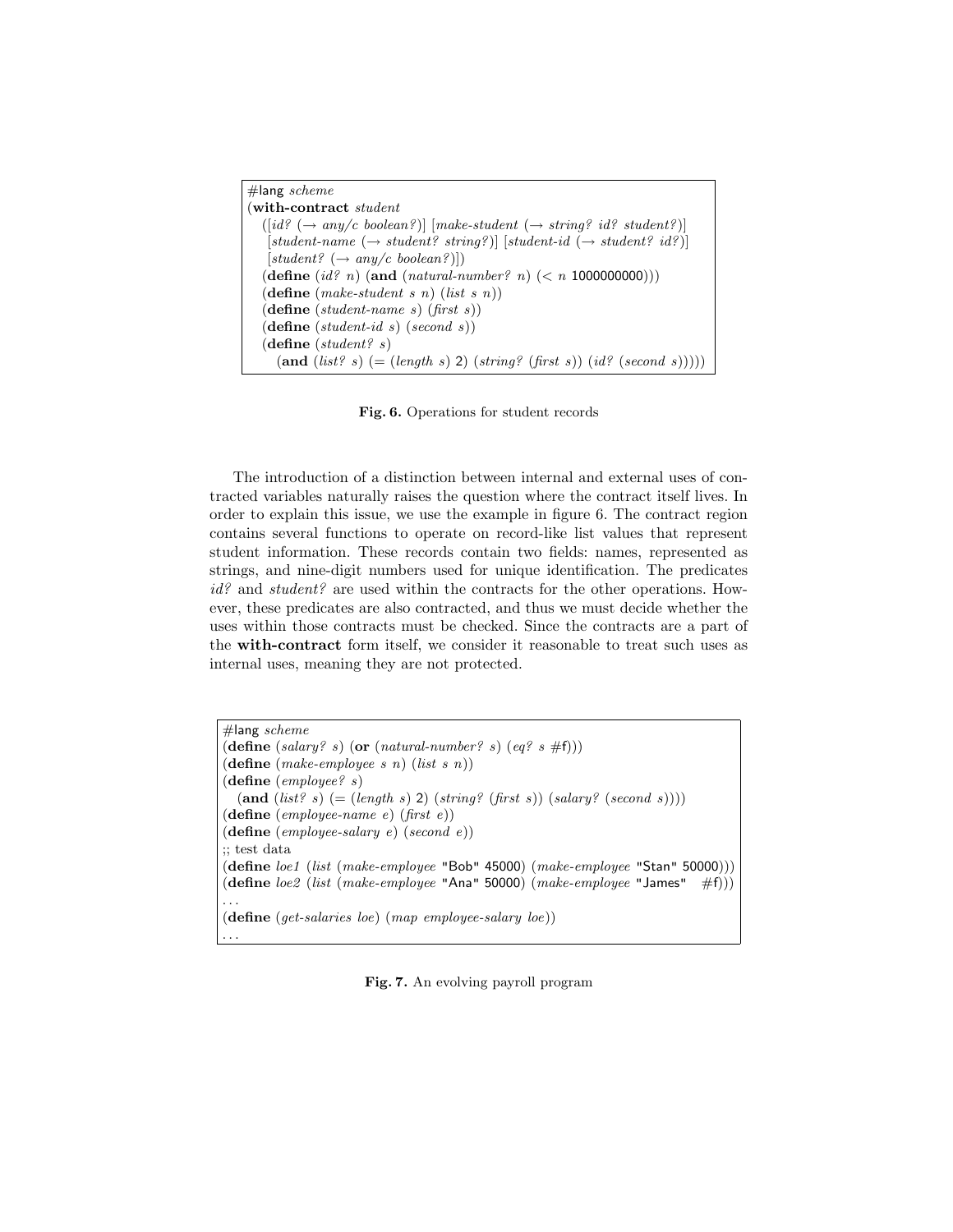Protection Against Externally Defined Values In contrast to modules, contract regions can exchange values in both directions, and this has serious implications for the contract system. In particular, the creator of a contract region may wish to protect it from values that flow in from its context. Thus, our with-contract construct supports this form of protection, too.

Consider the code snippets in figures 7 and 8, representing two stages in the evolution of an application. The application stores employee records, which are similar to the student records we saw earlier. Originally, employee salaries were always numbers, and the given definition for *get-salaries* sufficed. However, records are not removed immediately when the employee leaves the company. For now, an interim solution has been found in which the salary field is set to  $#f$ , but *get-salaries* has not been updated to report a salary of 0 for these cases.

```
. . .
(define/contract (payroll loe)
  (\rightarrow (listof employee?) number?)
  (foldl + 0 (get-salaries loe))). . .
(payroll loe1 )
. . .
. . .
(payroll\;loe2) ;; error
. . .
. . .
                                                         . . .
                                                         (define/contract (payroll loe)
                                                           (\rightarrow (listof employee?) number?)
                                                           #:freevars ([get-salaries
                                                                          (\rightarrow (listof employee?)
                                                                          (listof number?))](foldl + 0 (get-salaries loe))). . .
                                                         (payroll loe1 )
                                                         . . .
                                                         (payroll \, loe2); contract error
```
Fig. 8. Payroll contracts

A new function payroll is added that retrieves the current payroll total for the company: see the left-hand side of figure 8. When the value  $#f$  used for James's salary flows into the payroll function, however, it causes an error. After all, the programmer of payroll expected get-salaries to return a list of numbers, but it doesn't always do so.

To express this kind of expectation and to pinpoint the contract violator, the with-contract and define/contract forms come with optional contracts on their free variables, which are introduced via the keyword  $\#$ :freevars. These contracts affect all uses of the listed free variables within the contract region. With this feature, the programmer may add a contract for the *get-salaries* function as shown in the right-hand side of figure 8. This contract fails on the second use and appropriately blames *payroll* for providing a bad value for *get-salaries*.

#### 3.2 Implementing Contract Regions

The addition of nested contract regions poses novel problems for the implementation of contract monitoring. Specifically, the revised contract monitor must be able to retrieve the blame label for the current contract region, replace uses of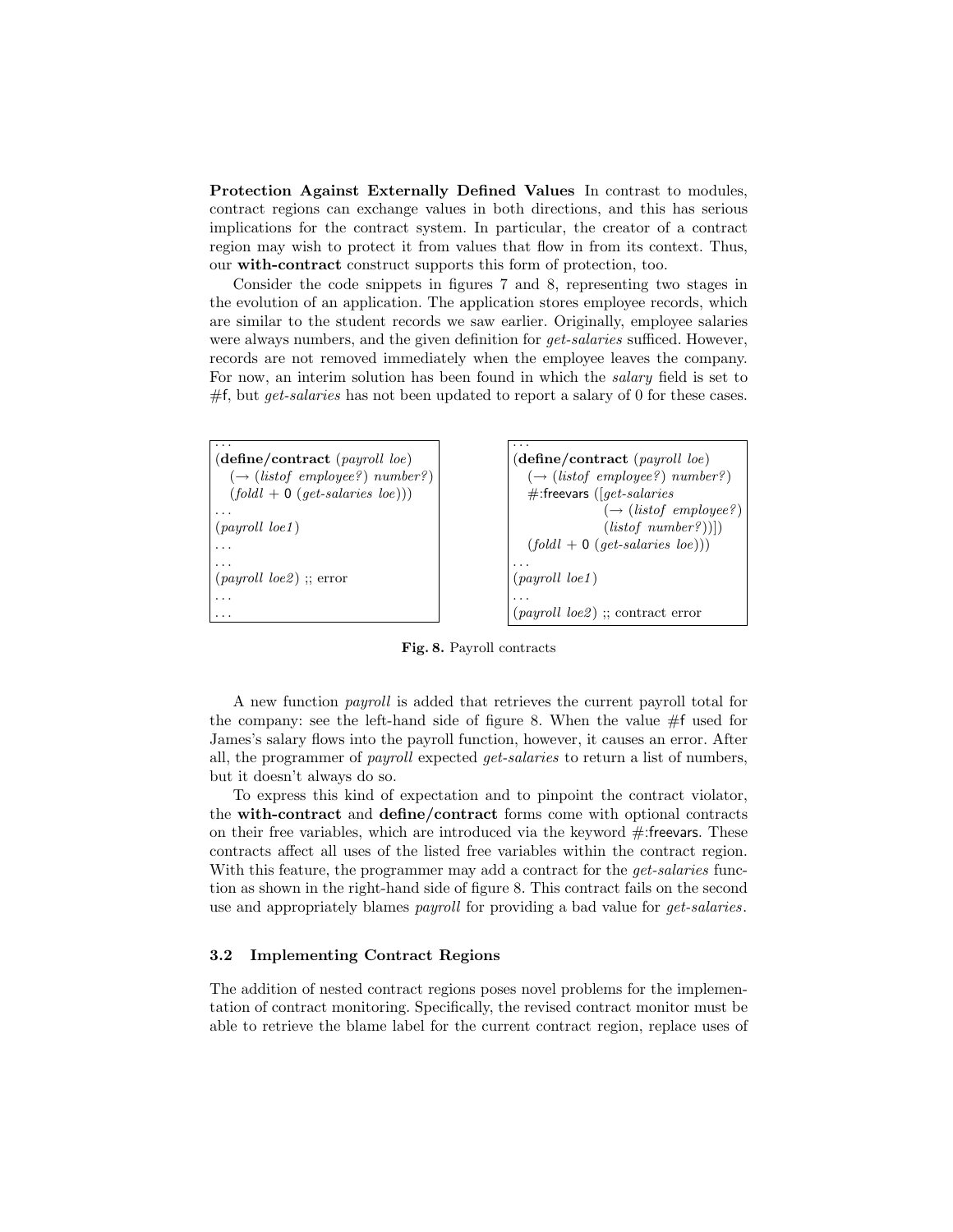contracted definitions outside of the region with guarded versions, and replace uses of contracted free variables inside the region with guarded versions.

We describe the compilation of contract regions in terms of substitution. The macro-based compiler [23, 24] inspects the list of contracted names. For each contracted name, it chooses a fresh name and substitutes that name for uses of the original name within the body of the contract region. The compiler also replaces the original name where it is bound in its definition. These substitutions ensures that the definition of the contracted name is exchanged for a definition of the fresh name, and that all uses of the contracted name refer instead to the uncontracted, fresh name.

At this point, the compiler could create a new definition of the contracted name that wraps the value associated with the fresh name with a contract. This would, however, disassociate the value internal to the contract region, referred to by the fresh name, and the external value, referred to by the contracted name. If either code internal or external to the contract region mutates their respective binding, that mutation is not reflected in the other portion of code.

To allow for checked mutation, our system binds the contracted name to a syntax transformer that expands each use to a guarded use of the fresh name. Doing so ensures that the use evaluates to the current value of the fresh name, and it also enforces that the contract system checks the current value for adherence to the contract. Furthermore, the syntax transformer also allows the compiler to track mutation of the contracted name. When this occurs, the compiler generates an expression that instead mutates the fresh name, guarding the new value with the contract. Here our system uses the context as the positive blame and the contract region as the negative blame, as the new value flows into the contract boundary during mutation.

To protect free variables with contracts, a similar set of substitutions is performed. The compiler produces a fresh name for each protected free variable, and creates a syntax transformation for that fresh name that expands references into guarded references and mutations into guarded assignments to the free variable.

The macros for contract regions need to access the blame label for the context. For this, we turn to syntax parameters [1], which provide a mechanism for temporarily setting compile-time values for the macro expansion of a specific region of code. Our system binds a syntax parameter to the appropriate blame label during the expansion of the body of a contract region; otherwise, the syntax parameter is instead set to the blame label for the current module.

# 4 Contracts for Nominally Linked Units

In addition to static first-order modules, PLT Scheme supports a separate component system, called units [19, 20]. Units are analogous to ML's functor module system [25, 26] and the mixins and traits of OO programming languages [27, 28].

Roughly speaking, the unit system supports hierarchical programming with first-class components. Each unit is parameterized over its linking context; each unit also exports a set of names. The unit system supports two operations on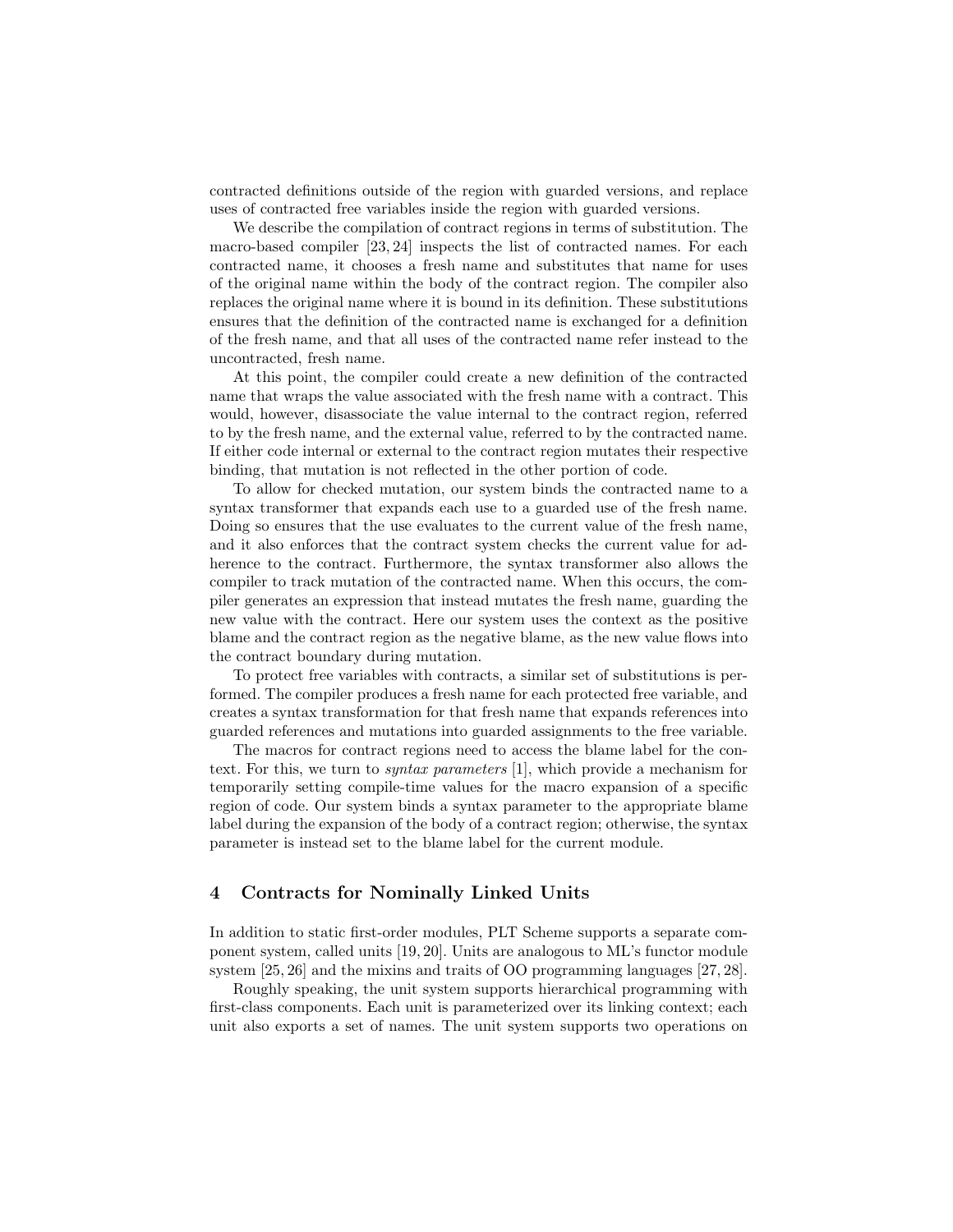units: linking and invoking. A number of units with matching signatures can be linked in a graph-based fashion; the result is a new unit with its own parameterization over its future contexts, which flow into its constituent units, and its own exports, which flow out of its constituent units. A unit whose parameterization is empty may be invoked, meaning the unit's body is evaluated sequentially. Units are first-class values and may even be loaded at run-time. They co-exist with modules and as such may flow across module boundaries.

Understanding unit signatures is key to understanding units as contract boundaries. The first subsection therefore describes signatures, which name collections of variables for import or export from a unit. It also introduces the addition of contracts for signatures. The second and third subsections then present examples of uncontracted and contracted units. The last subsection explains how to implement units as contract boundaries in PLT Scheme and how the addition of contracts affects our implementation.



```
#lang scheme
(define-signature world/c^
  ((contracted
      [key? \ (\rightarrow any/c \ boolean?)][key=? (\rightarrow key? key? boolean?)][big\rightarrow any/c \ void?(define-signature client/c ^
  ((contracted
       [world? (\rightarrow any/c\ boolean?)][tock (\rightarrow world? world?)]\lceil \mathit{click} \rangle \rightarrow \mathit{world? any/c world?}). . .
```
Fig. 9. Signatures with contracts

#### 4.1 Signatures and Contracts

A unit signature is a named collection of variables. Units use sequences of signatures to specify their imports and exports. An exported signature can satisfy an import requirement for another unit only if that unit imports the signature with the *same* name. In other words, the unit system uses nominal matching.

For our examples, we use the two signatures on the left side of figure 9.<sup>2</sup> These signatures describe interfaces that are useful for implementing interactive animations in a world-passing style [29]. The *world*  $\hat{\ }$  signature contains three names: key?, which is a predicate that determines whether a value is a keyboard event;  $key=$ ?, which is an equivalence predicate; and  $big-banq$ , which launches an

 $^2$  The  $\,$   $^{\circ}$  character at the end of signature names is merely a convention.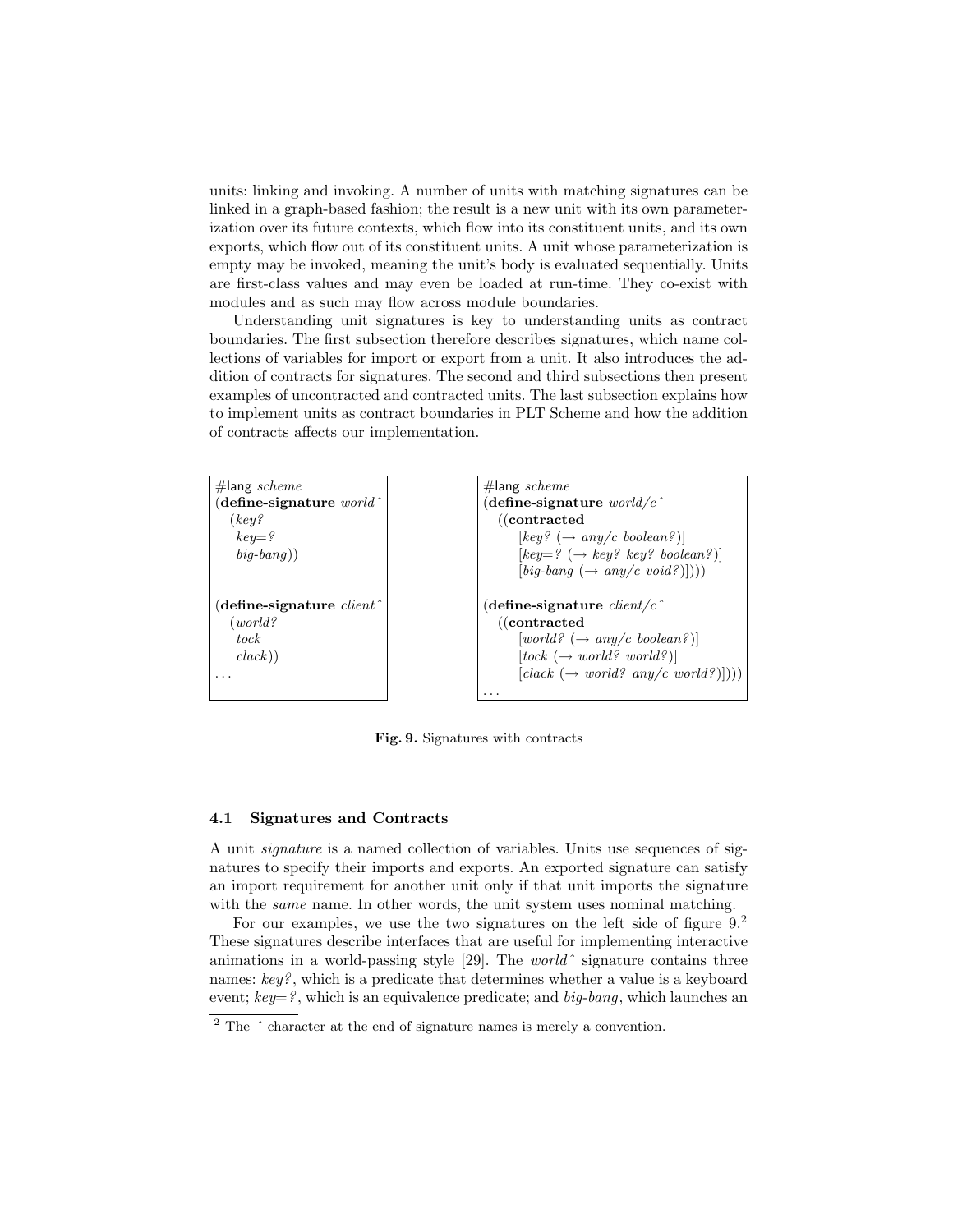animation when applied to a world (*world?*). The *client*  $\hat{\ }$  signature also contains three names: world?, which is a predicate on worlds; tock, which is an event handler for clock ticks, mapping worlds to worlds; and *clack*, which is an event handler for keyboard events, from worlds and keyboard events to worlds.

Naturally, programmers wish to express such specifications as contracts in order to protect units. We have therefore extended the language of signatures with the contracted keyword, which combines signature variables with contracts. The right hand side of figure 9 shows the contracted versions of the signatures. Notice that signature contracts can involve elements of the same signature.

## 4.2 Units without Contracts

The import signatures of a unit introduce bindings for all their variables for the unit body; conversely, if a unit exports a signature, it must define all the variables listed in the signature. Figure  $10$  contains some sample units<sup>3</sup> that utilize the uncontracted signatures from the preceding subsection.

```
. . .
\gamma; get-last-key, a primitive, returns #f if no key was pressed
;; since the last call; otherwise it returns the pressed key
(define-unit world@ (import clientˆ) (export worldˆ)
  (\text{define } (key? k) \ (memq k \ (list "up" "down")) )(define (key=\nvert k\cdot e2) (string=\nvert k\cdot e1 \leq k\cdot e2))
  (define (big-bang w)
     (\text{let } ([ke (get-last-key)])(if ke (big-bang (clack w ke))(\text{begin } (sleep .1) (big-band (tock w))))));; Here a world is a number that represents the height of
;; a rocket on a 500 pixel high canvas (not shown here).
(define-unit client@ (import worldˆ) (export clientˆ)
  (define (world? n) (and (integer? n) (>= n 0) (<= n 500)))
  (\text{define } (tock \ n) (+ \ n \ 10))(define (clack n ke)
     (cond [(key=? \ ke \ "up") \ (+ \ n \ 10)][(key=? \ ke \ "down" ) (- n 10)])(big-bang 0)). . .
```
Fig. 10. Example interactive animation units

When compound-unit is used to link a collection of units, the exported definitions from one unit are typically used to satisfy import requirements for one or more of the other units. Thus we can link *client*@ and *world*@ like this:

<sup>&</sup>lt;sup>3</sup> As with  $\hat{\ }$ , the use of  $\hat{\ }$  is a naming convention for units.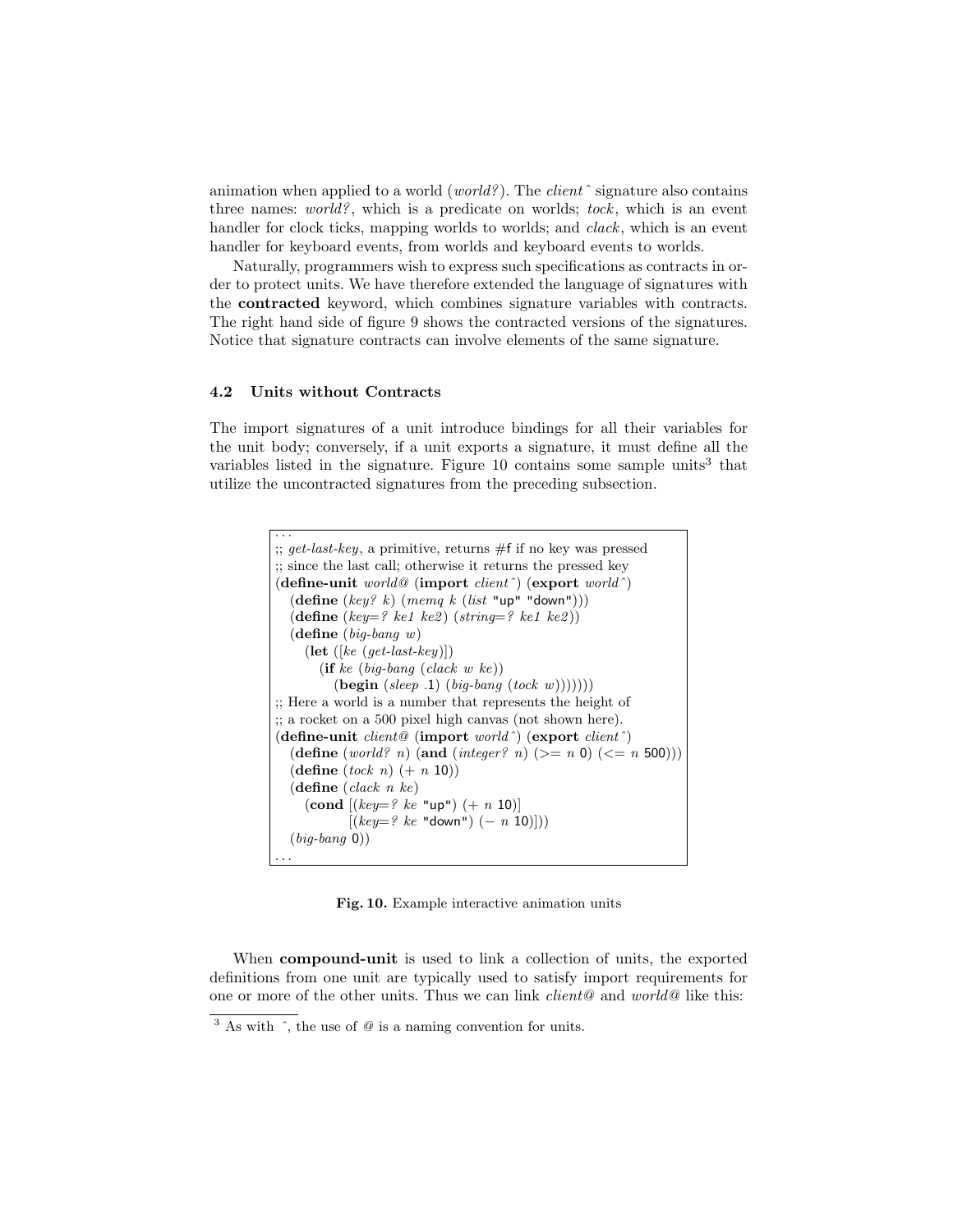(define pgrm@ (compound-unit/infer (import) (export) (link world@ client@)))

The "infer" suffix is a variant of **compound-unit** that infers how to wire up the exports and imports of the constituents.

In general, the result of linking is a unit that has its own list of imports and exports and whose body is a sequence of the constituent unit bodies in the order listed in the link clause. The exports of the compound unit are satisfied from the exports of the constituent units, and the imports of the compound unit may be used to satisfy imports of the constituents. In contrast to modules, units can thus be compounded hierarchically, and they may refer to each other's exports and imports in a mutually referential manner.

Finally, units with empty **import** signatures can be invoked, e.g.

 $(invoke-unit \text{ } pqrm@)$ 

The effect is to execute the body of  $world@$ , which consists entirely of definitions, and then to execute the body of client@, which calls big-bang.

#### 4.3 Units with Contracts

The use of signatures with contracts turns units into contract regions and their boundaries into contract boundaries. In the following code, the definitions of world@ and client@ differ from the earlier definitions only in the import/export specification, and so we elide the bodies:

```
(define-unit world@ (import client/c<sup>\hat{ }</sup>) (export world/c<sup>\hat{ }</sup>)...)
(define-unit client@ (import world/c^) (export client/c^) ...)
```
When we link *client*@ and *world*@ and invoke the result:

(invoke-unit

(compound-unit/infer (import) (export) (link world@ client@)))

then  $client@$  is blamed if either tock or clack cause the world to become negative or increase beyond 500.

The signatures world/c<sup> $\degree$ </sup> and client/c $\degree$  illustrate that a contract in a signature may refer to other elements from the same signature. Thus, we must decide how these contracts interact with the linked units' contract boundaries. In particular, we must decide whether references to signature elements within contracts are guarded or not. For the purposes of this paper, we consider all signature contracts as occurring within the importing unit's contract boundary and therefore the compiler guards all uses of contracted signature elements inside those contracts. This ensures that exported variables are not misused by the contracts and concurs with our implementation strategy.<sup>4</sup>

<sup>&</sup>lt;sup>4</sup> This design decision is overly conservative and deserves to be revisited once we have enough experience with our new contract system. Furthermore the current contract system does not permit programmers to use elements from one signature in a different signature for the specification of contracts. Extending the contract system in this direction may also force us to revisit the design decision on how to check contracted functions within contracts.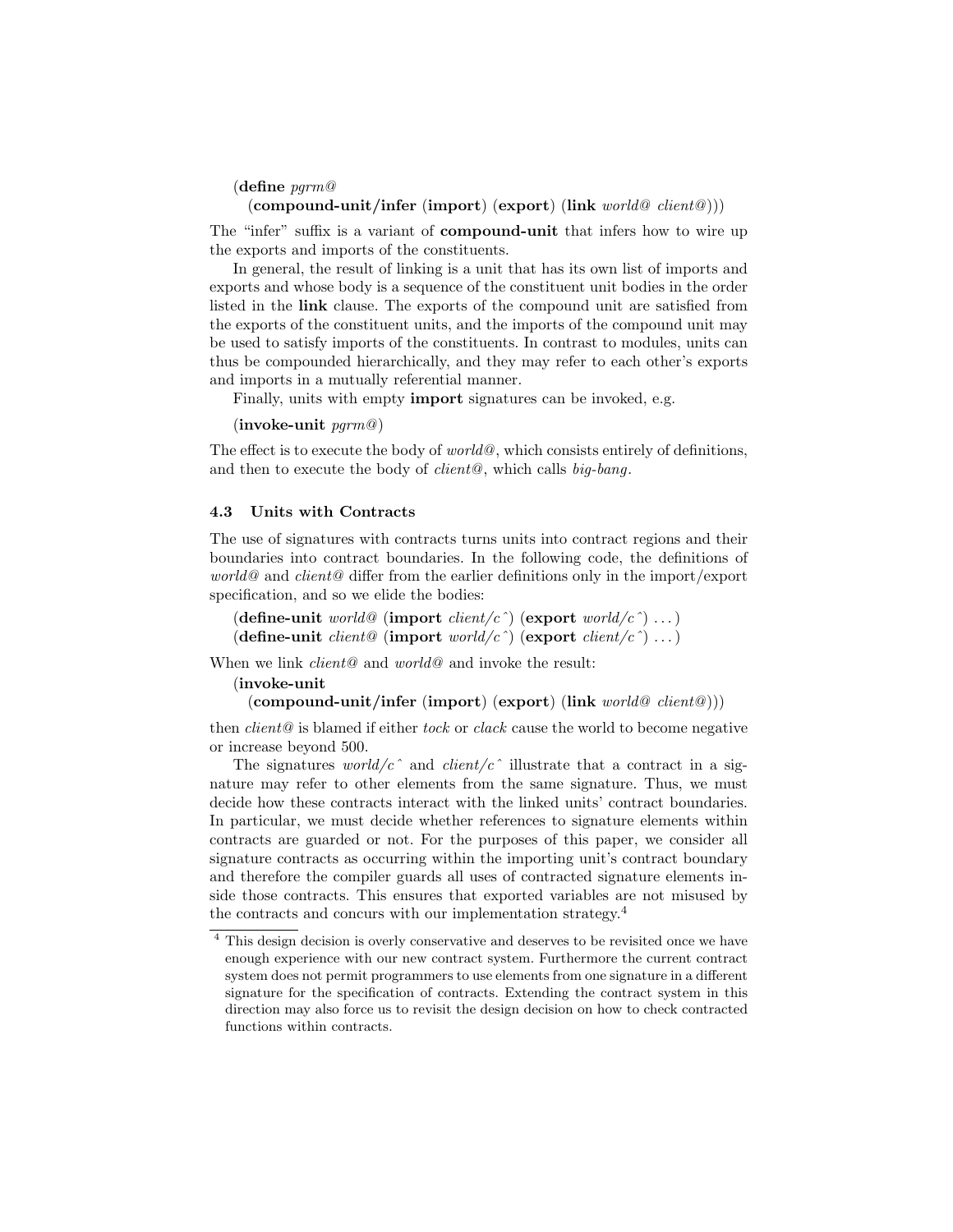#### 4.4 Implementing Units as Contract Boundaries

Adding contracts to the unit system poses several challenges. First, units do not enter a contract with a known party; instead they specify via signature contracts what they expect from their context. Second, the same unit may be linked to several different units at run-time and may thus enter contracts with several different parties. Hence, the compiler cannot pass on enough knowledge about the contract parties to the run-time checks. Third, due to nominal linking, a compound unit may only link constituent units whose contracts are identical. Therefore blame labels can be exchanged as units are linked.

The first part of this section describes how units are implemented in PLT Scheme. The second part explains the addition of signature-based contracts to the existing implementation. The third part covers additional features of the unit system.

Units in PLT Scheme The current unit system in PLT Scheme follows the model by Owens and Flatt [19] for first-class modules. In this model, signatures are matched nominally when units are linked. The implementation exploits this nominal matching to provide inference for linking.

The compiler<sup>5</sup> translates a unit into a thunk that is hidden in a unique structure value. On application, the thunk returns two values:

- a mapping from exports to reference cells, and
- a function that implements the body of the unit. The function consumes a mapping from imports to reference cells; it returns the last value computed by the unit body.

In the unit's body, the compiler replaces uses of imports with accesses to the import mapping. To each definition of an exported item, the compiler adds an assignment to the appropriate reference cell. Once an export cell is set, its value never changes.

A unit invocation invokes the thunk to obtain a export mapping and a body function. The latter is then applied to an empty import mapping, which evaluates the unit body.

Since units are represented as thunks, the compiler translates a compoundunit form to a thunk, too. This thunk performs the following operations:

- 1. It applies the thunks for the constituent units and collects the resulting export mappings and body functions.
- 2. It constructs an export mapping for the compound unit from the collected export mappings.
- 3. It creates a body function that consumes the import mapping of the compound unit. For each linked unit in listed order, this new body function:
	- (a) creates an import mapping from the compound unit's import mapping and the collected export mappings of the other units, and

<sup>5</sup> The unit system is actually implemented as a library based on the PLT macro system, though it is impossible for a programmer to discover this programmatically.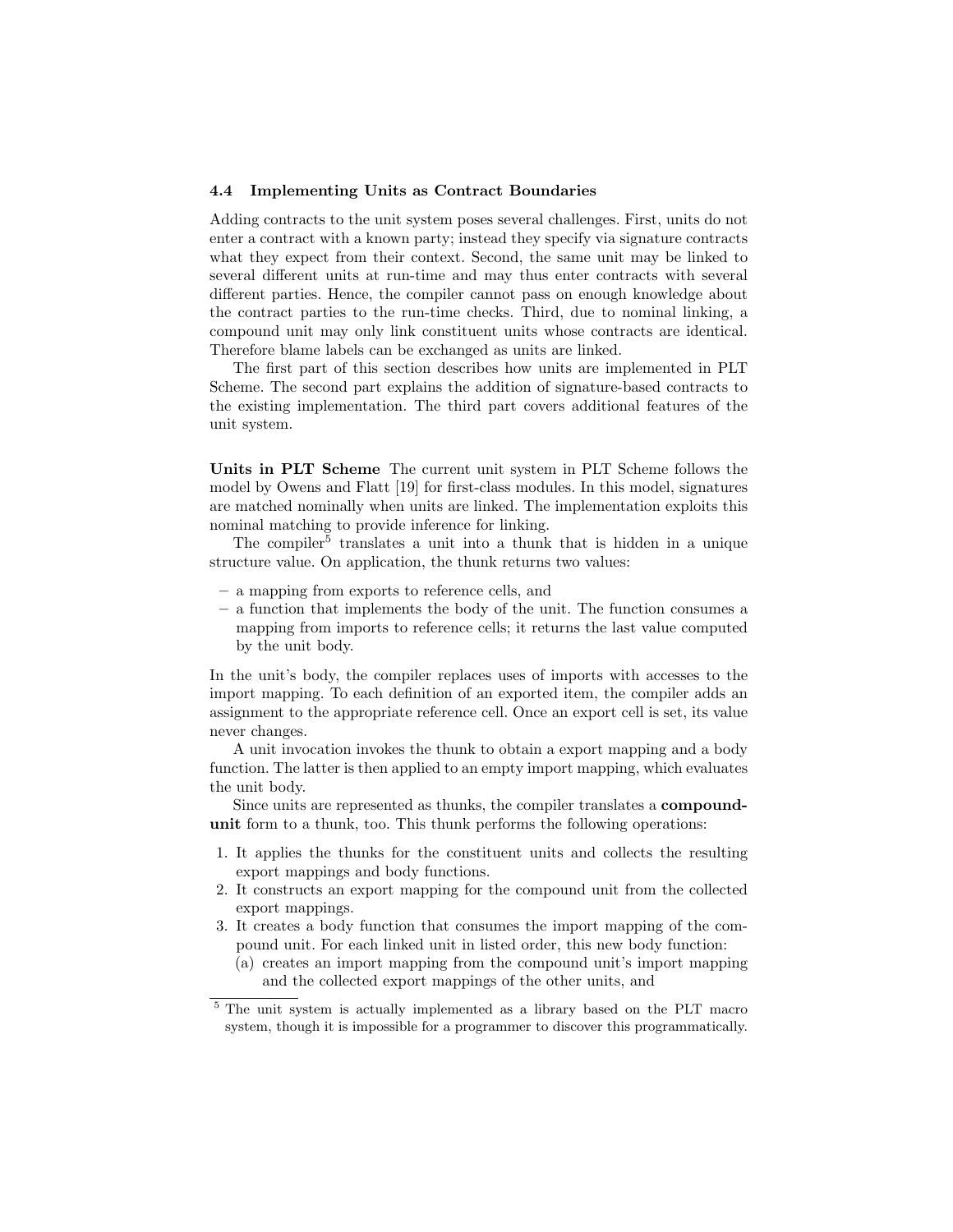- (b) applies that unit's body function to the created import mapping.
- 4. It returns the new export mapping and body function.

Contracts in Signatures Since units must agree on their shared signatures by name and since we add contracts to signatures, linked units automatically agree on all of the contracts of the shared variables. That is, unlike a module that contains two parallel contract regions, a compound unit cannot possibly link two units whose contracts don't match, as in figure 11. Thus, it is impossible for the linker to assume any responsibility for contract errors. Put differently, there is no need for checking contracts within the compound unit and it need never be blamed. Put positively, our implementation limits blame to the exporting unit and the importing unit.

```
#lang scheme
(define-signature lexer<sup>\hat{ } ((contracted [lex ( \rightarrow string? (listof token?))])))</sup>
(define-signature lexer2^ ((contracted [lex (\rightarrow input\text{-}port? (listof token?)]])))
(define-signature parser ((contracted [parse (\rightarrow string? ast?)]))))
(define-unit lexer@ (import) (export lexer2ˆ)
  (\text{define } (lex str) \dots))(define-unit parser@ (import lexer^) (export parser^)
  (\text{define } (parse \text{ str}) \text{ } (\text{let } ([tokens \text{ } (lex \text{ str})]) \text{ } ...)))(compound-unit/infer (link lexer@ parser@))
```
Fig. 11. Mismatched signatures and contracts

The key to our addition of contracts is to separate the translation of contracted signature variables from those of uncontracted ones. For contracted exports, the compiler generates code that sets the cell for the exported value to a structure with two fields:

- one for the value of the exported variable, and
- one that uniquely identifies the exporting unit, i.e., its blame label.

When the compiler encounters a contracted import, it deconstructs this kind of structure and retrieves the contract from the imported signature. From these two pieces, the compiler constructs an appropriate guard expression for the imported value. This contract-guard uses the export blame label for positive blame report and the importing blame label for negative blame reports.<sup>6</sup>

 $6$  Roughly speaking, it applies two projections to the value: one for its "elimination" (negative) and one for its "introduction" (positive). If something goes wrong with the negative position, the client is blamed; otherwise the server is blamed. For details on the general idea, see Findler and Blume's report [30].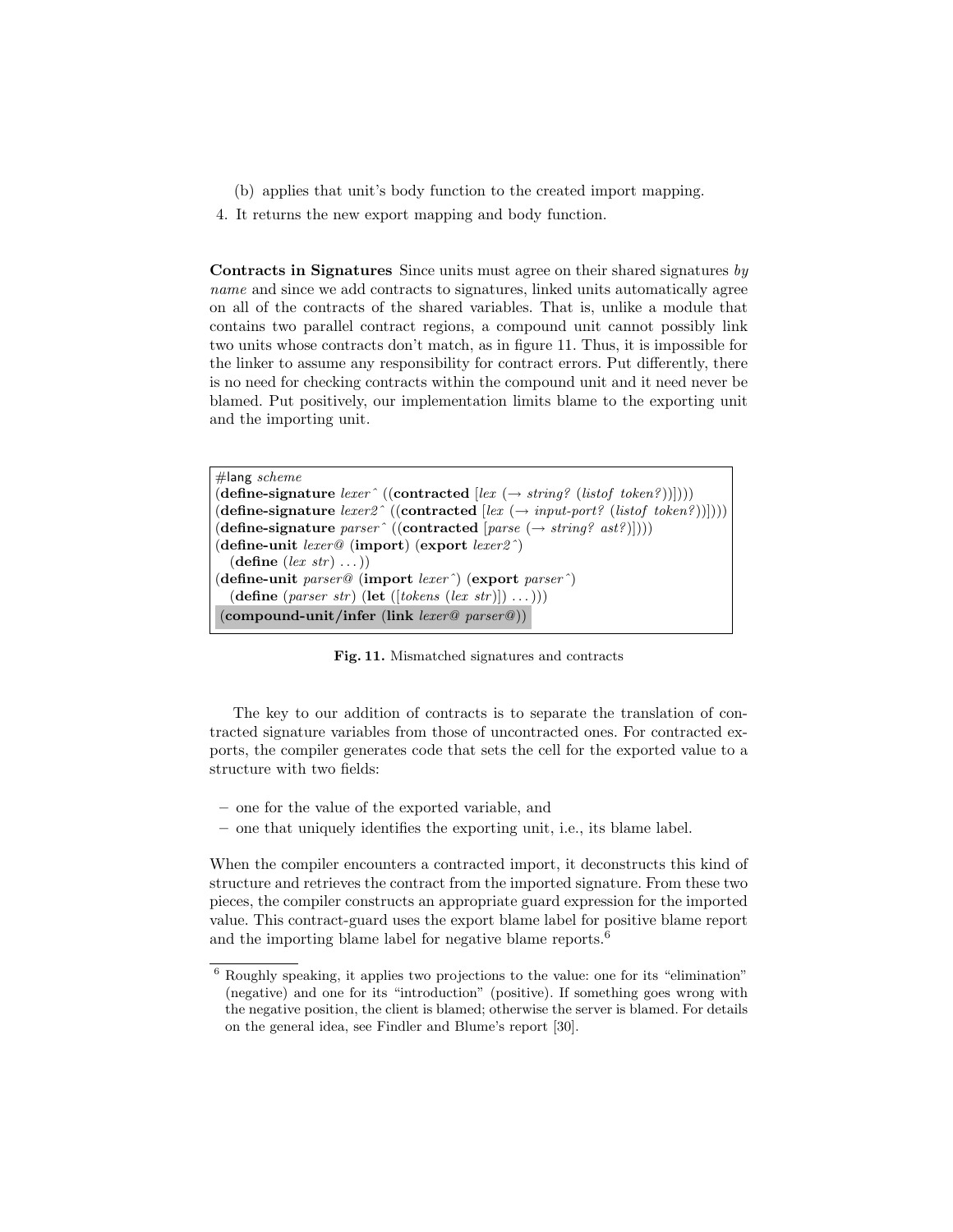Structural Linking and a Contract Combinator The unit system supports two more important linguistic constructs whose full descriptions are beyond the scope of this paper. One form,  $unit/s$ , provides a mechanism for linking units structurally. This provides backwards compatibility for use with an early implementation of units in PLT Scheme [20].

The *unit/s* form takes import and export specifications as well as a unit value and creates a new unit value. Its imports and exports must structurally match the imports and exports of the given unit value; the resulting unit value uses the given imports and exports and the given unit's body. Since this operation on units changes the import and export signatures, the contracts on the imported and exported values may be inappropriate for the original unit. Hence, the compiler must introduce contract checks into the result of  $unit/s$  that blames the new unit value when contract mismatches occur, instead of allowing either the original unit value or any unit with which it is linked to be blamed.

The other form,  $unit/c$ , is a new form of contract specification, since units are first-class values that also can cross contract boundaries. Technically, the contract combinator  $unit/c$  is used in contracts to express contracts on units. A contract on units is essentially a sequence of contracts for a unit's exports and imports. We implement this operation as a projection  $6$  on unit values, which means that it takes a unit value as input and returns a new unit value that monitors the flow of values across the unit boundary.

Both of these forms require similar changes to the unit implementation, because both introduce structural notions of matching a unit's exports to another unit's imports. Structural units, in turn, are a central piece of related work, which we briefly compare to this work in section 6.

# 5 A Question of Blame

Now that we have described two new contract extensions—contract regions and unit contracts—we are in a good position to compare and contrast the blame story for the two. Examine the modules in figure 12. The module regions contains two contract regions: *server*, which provides the implementation of a webserver, and *client*, which (mis-)uses that implementation. Similarly, the module *units* contains two units, server@ and client@, which are in a relationship that is analogous to that of server and client.

When evaluated, both modules result in a contract violation. In regions, the module itself is blamed, since it is the context of the contract region server, whereas in *units*, *client* $@$  is blamed. The inquisitive reader may be surprised that in the former case, the contract system did not blame *client* instead, which would be a more specific region. After all, the purpose of blame assignment is to assist programmers with debugging, calling for the most specific blame justifiable.

One reason for this design decision is that only parties that explicitly enter into a contract should be blamed for bad behavior. In the second module, the various units, via signatures, enter into contracts for both their imports and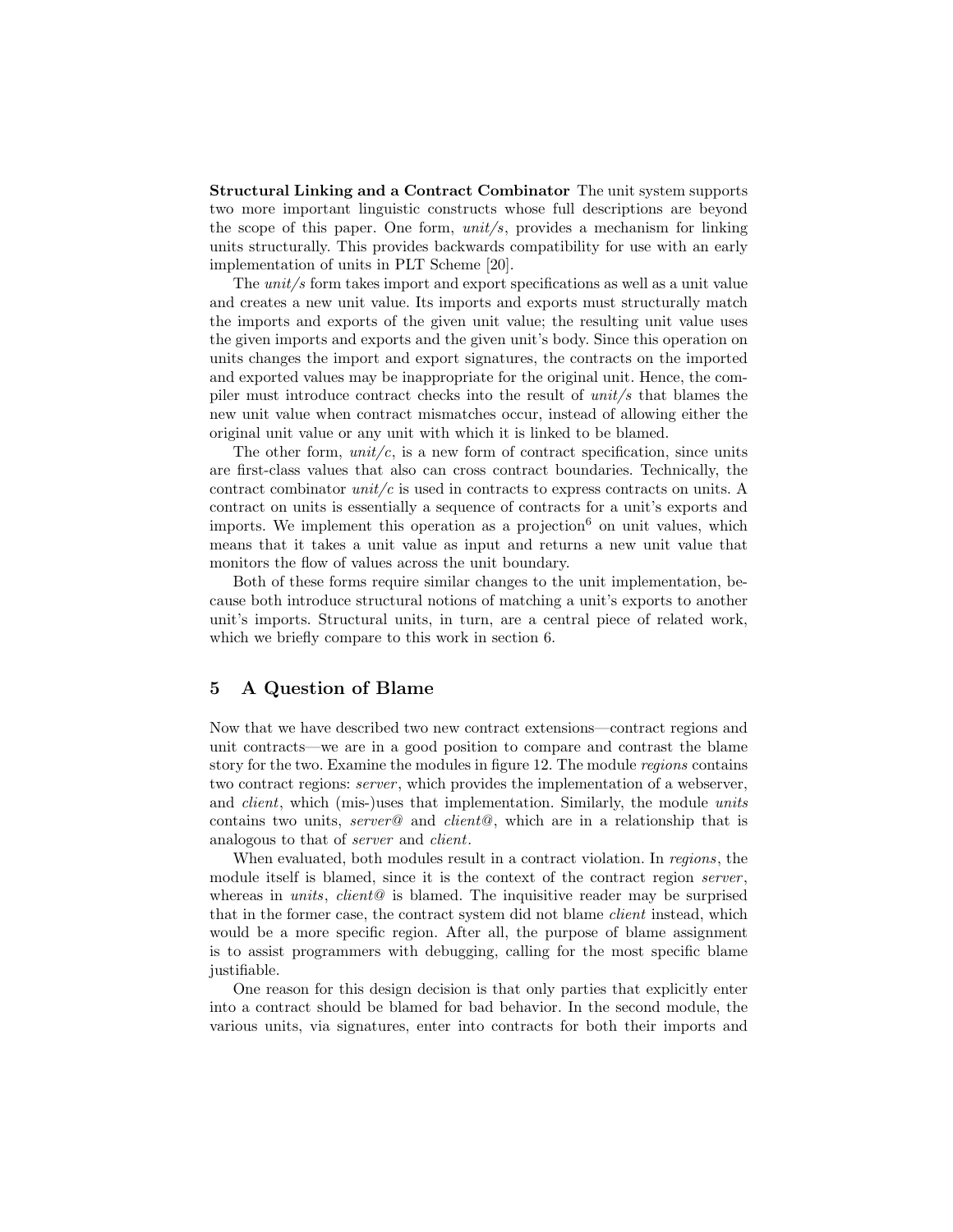

Fig. 12. A comparison between contract regions and units

exports. That is, server@ (respectively, client@) declares that the exported (respectively, imported) function *serve* is contracted through its use of the signature web<sup> $\hat{ }$ </sup>. Since both parties have agreed to the contract, the two units are the only sources of blame.

In the first module, only server declares a contract on the function serve. This agreement is with its context, i.e., the rest of the module regions. Thus only server or regions can be blamed if part of the contract is violated. If client had declared the same contract on *serve* via  $\#$ : freevars, then it, too, would have agreed to the contract and could be blamed appropriately.

```
regions2
#lang scheme
(with-contract server
   ([serve (\rightarrow high-top-port? void?)]). . . )
 . . .
(with-contract client
   ([...])#:freevars ([serve (\rightarrow tcp-port? void?)])
   \ldots (serve 80) \ldots)
```
Fig. 13. Regions with differing contracts

Then again, *client* doesn't have to specify the same contract as *server*. Thus, in figure 13, neither contract region should be at fault, as both regions use the serve function according to their own contract. Instead, the fault lies with the context that ties the two regions together. It allows the value serve to flow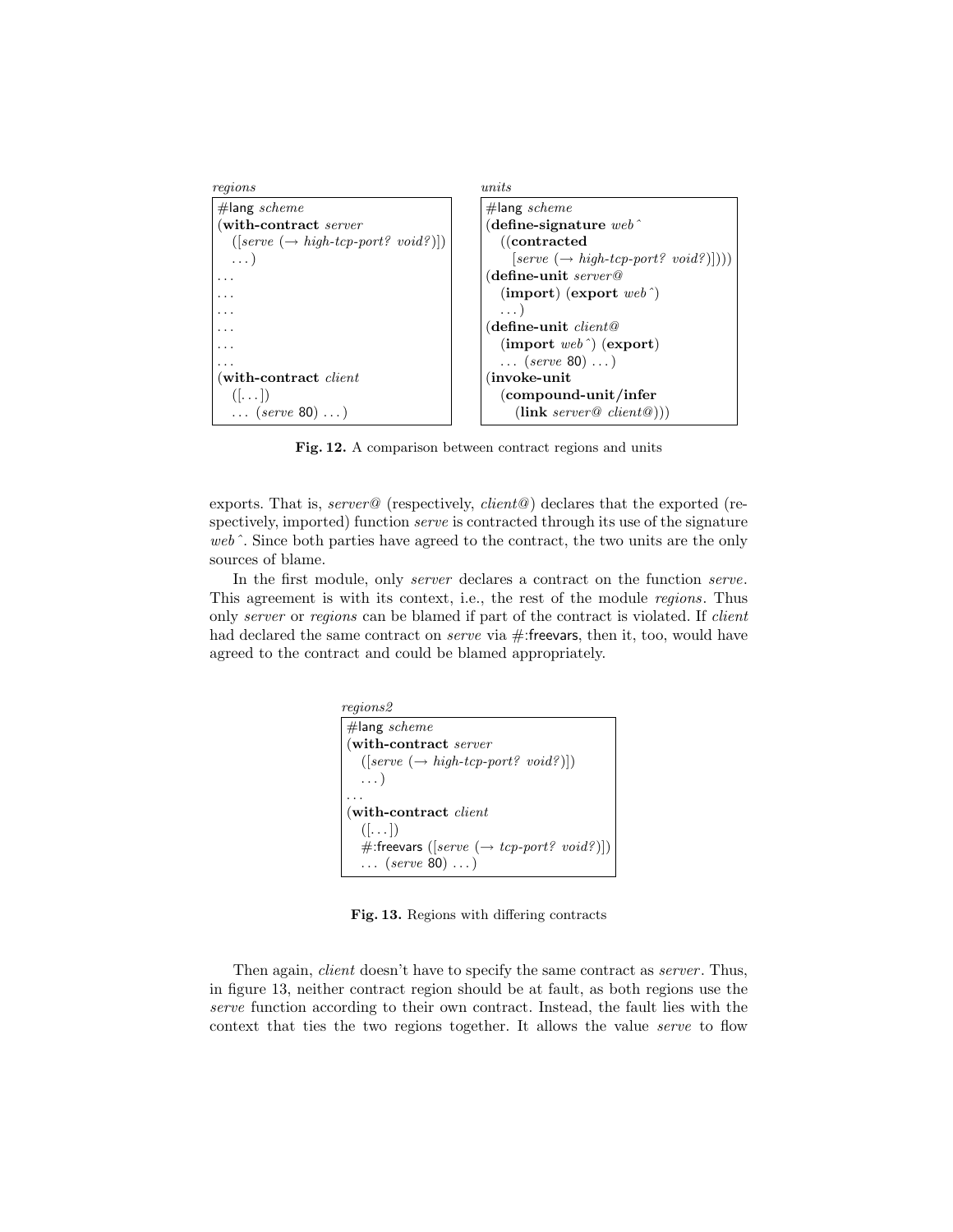from one region to another even though the two impose distinct requirements at their respective boundaries. This is analogous to the behavior of contracts for structurally linked units, which we briefly mentioned in conjunction with unit/s and which we discuss more extensively in the section on related work.

In fact, the first example can be seen as a special case of the second, if we treat all uncontracted free variables flowing into a contract region as if they had the implicit contract  $any/c$ , i.e., the most permissive contract. Thus, having the context of the contract region serve as the negative blame leads to a consistent handling of blame for contract regions.

## 6 Related Work

Our paper benefits from two pieces of related work. First, a parallel paper [21] explores the theory of contracts for the units described by Flatt and Felleisen[20], i.e., units with structural signature matching. Matching signatures structurally requires much deeper changes to the compiler and the run-time environment than PLT Scheme's unit system with nominal matching. Most importantly, it introduces a third party of potential blame—the compounding unit—and therefore demands contract machinery for linking.

Structural signature matching is closely related to the world of ML-like module systems based on functors and structures. As such, the parallel paper directly applies to this world. In contrast, the implementation presented here is much closer to the world of nominal interfaces from OO programming languages and should therefore carry over to contracts for mixins [27] and traits [28].

By inheritance, our paper extends the work by Findler and Felleisen [18] on higher-order contracts for static and global contract boundaries. Our implementation heavily relies on Findler's work with Blume [30], which is the current theoretical underpinning for contracts. It explains contracts as pairs of projections and is the model for the implementation of contracts in PLT Scheme.

Historically, the notion of contracts and modules is due to Parnas [31] though he did not coin the phrase "contract." Meyer's "design by contract" work introduces this terminology [13]; his work on Eiffel popularized the idea in the object-oriented community.

## 7 Conclusion

Software contracts enable programmers to protect collections of functions and methods with simple, executable descriptions of expected behavior. Contract monitoring ensures that all values that flow into and out of a protected region satisfy its stated boundary invariants. When the contract monitor discovers a contract violation, it must be able to pinpoint the guilty party and explain the nature of the violation. Doing so is critical for the debugging process.

Given the growing importance of contracts, our work provides the important generalization of introducing nested and dynamic contract boundaries. Technically, this paper introduces hierarchical contract regions for static modules and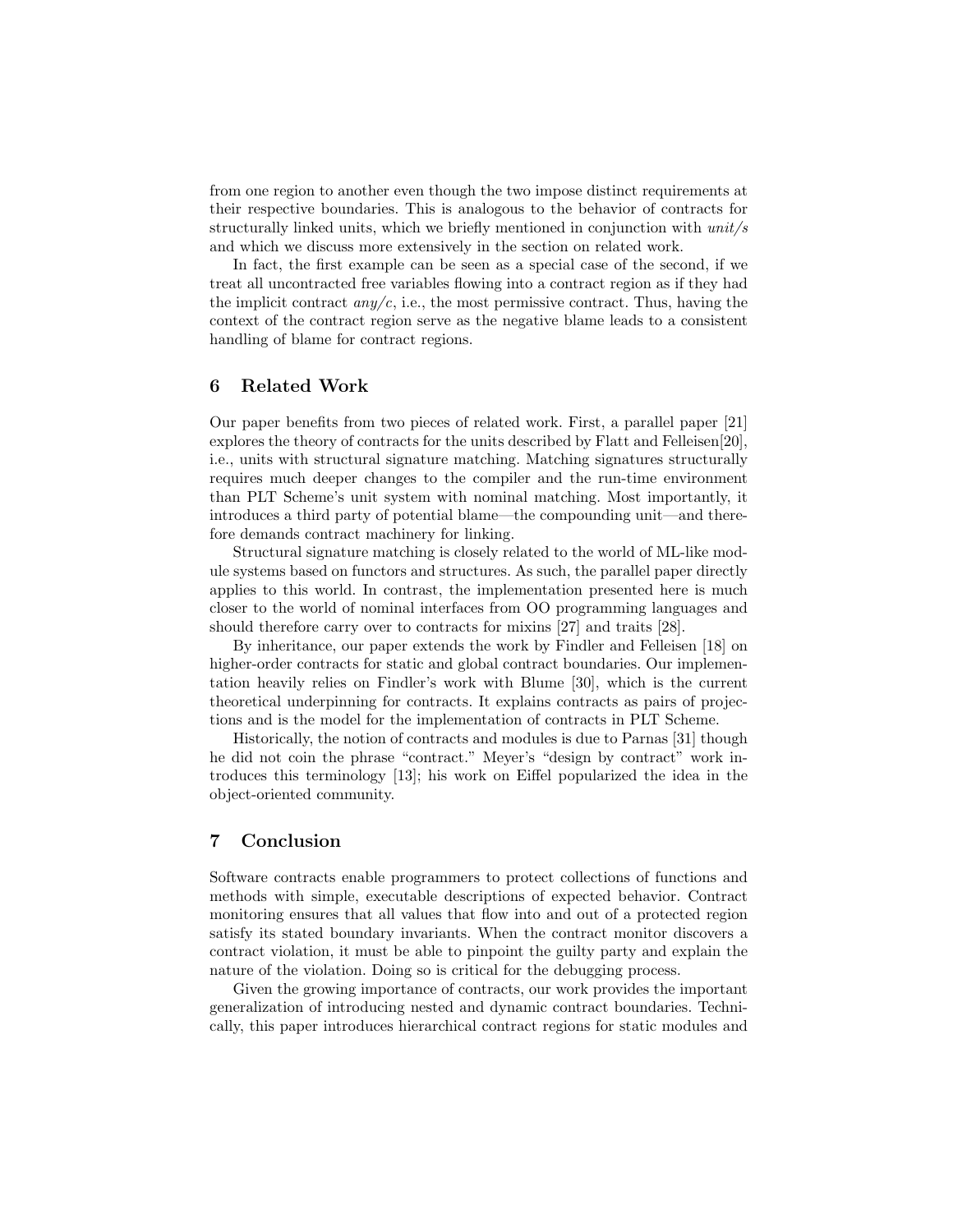contract boundaries for a hierarchical and dynamic module system. We conjecture that future work on contract boundaries can benefit from either of those two or a mix of them. Our implementation is available with the current release of PLT Scheme (http://www.plt-scheme.org/).

Acknowledgments We gratefully acknowledge comments and suggestions from Robby Findler and the anonymous reviewers for IFL on early drafts of this paper.

# References

- 1. Flatt, M., et al.: PLT Scheme. Reference Manual PLT-TR2009-reference-v4.2.1, PLT Scheme Inc. (January 2009) http://plt-scheme.org/techreports/.
- 2. Beugnard, A., Jézéquel, J.M., Plouzeau, N., Watkins, D.: Making components contract aware. IEEE Software (June 1999) 38–45
- 3. Carrillo-Castellon, M., Garcia-Molina, J., Pimentel, E., Repiso, I.: Design by contract in Smalltalk. Journal of Object-Oriented Programming 7(9) (1996) 23–28
- 4. Duncan, A., Hölzle, U.: Adding contracts to Java with Handshake. Technical Report TRCS98-32, The University of California at Santa Barbara (December 1998)
- 5. Edwards, S., Shakir, G., Sitaraman, M., Weide, B., Hollingsworth, J.: A framework for detecting interface violations in component-based software. In: Proceedings of the Fifth International Conference on Software Reuse, IEEE (June 1998) 46–55
- 6. Helm, R., Holland, I.M., Gangopadhyay, D.: Contracts: specifying behaviorial compositions in object-oriented systems. In: Proceedings of Object-Oriented Programming, Systems, Languages, and Applications. (1990) 169–180
- 7. Kim, M., Kannan, S., Lee, I., Sokolsky, O., Viswanathan, M.: Java-MaC: a runtime assurance tool for Java. Electronic Notes in Theoretical Computer Science 55(2) (2001) 218–235
- 8. Kramer, R.: iContract: the Java design by contract tool. In: Proceedings of Technology of Object-Oriented Languages and Systems. (August 1998) 295–307
- 9. Karaorman, M., Hölzle, U., Bruno, J.: jContractor: a reflective Java library to support design by contract. In: Proceedings of Meta-Level Architectures and Reflection. Volume 1616 of LNCS., Springer (July 1999) 175–196
- 10. Leavens, G.T., Leino, K.R.M., Poll, E., Ruby, C., Jacobs, B.: JML: notations and tools supporting detailed design in Java. In: Proceedings of Object-Oriented Programming, Systems, Languages, and Applications, Companion. (2000) 105–106
- 11. Luckham, D.C.: Programming with Specifications: An Introduction to Anna, a Language for Specifying ADA Programs. Springer-Verlag (1990)
- 12. Microsoft Corporation: Microsoft C# Language Specifications. Microsoft Press (2001)
- 13. Meyer, B.: Applying design by contract. IEEE Computer 25(10) (October 1992) 40–51
- 14. Weck, W.: Inheritance using contracts and object composition. In: Proceedings of the Workshop on Components-Oriented Programming. (1997) 384–388
- 15. Gomes, B., Stoutamire, D., Vaysman, B., Klawitter, H.: A Language Manual for Sather 1.1. (August 1996)
- 16. Plösch, R., Pichler, J.: Contracts: from analysis to C++ implementation. In: Proceedings of Technology of Object-Oriented Languages and Systems. (August 1999) 248–257